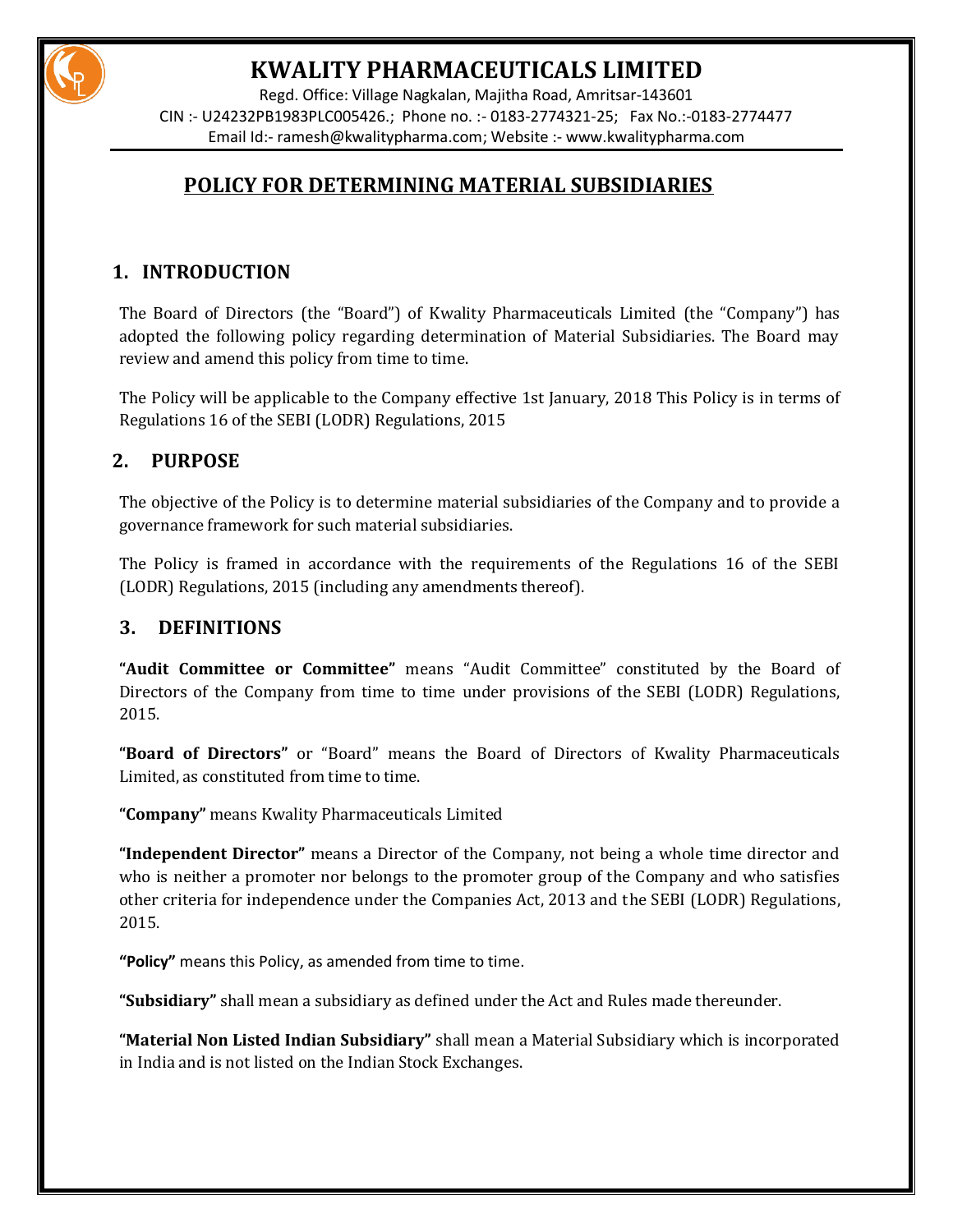# **KWALITY PHARMACEUTICALS LIMITED**

Regd. Office: Village Nagkalan, Majitha Road, Amritsar-143601 CIN :- U24232PB1983PLC005426.; Phone no. :- 0183-2774321-25; Fax No.:-0183-2774477 Email Id:- [ramesh@kwalitypharma.com;](mailto:ramesh@kwalitypharma.com) Website :- [www.kwalitypharma.com](http://www.kwalitypharma.com/)

**"Significant Transaction or Arrangement"** shall mean any individual transaction or arrangement that exceeds or is likely to exceed 10% of the total revenues or total expenses or total assets or total liabilities, as the case may be, of the material unlisted subsidiary for the immediately preceding accounting year

Any other term not defined herein shall have the same meaning as defined in the Companies Act, 2013, the Listing Agreement, Securities Contracts (Regulation) Act, 1956 or any other applicable law or regulation.

### **4. POLICY**

A subsidiary shall be considered as **Material** if –

- $\circ$  the investment of the Company in the subsidiary exceeds twenty per cent of its consolidated net worth as per the audited balance sheet of the previous financial year; or
- $\circ$  the subsidiary has generated twenty per cent of the consolidated income of the Company during the previous financial year.

Material Non Listed Indian Subsidiary shall mean a Subsidiary which is incorporated in India and is not listed on the Indian Stock Exchanges and whose;

- $\circ$  net worth exceeds 20% of the consolidated net worth of the Company as per the audited balance sheet of the previous financial year; or
- $\circ$  Income exceeds 20% of the consolidated income of the Company as per the audited balance sheet of the previous financial year.

### **5. REQUIREMENT REGARDING MATERIAL SUBSIDIARY**

The Company, without the prior approval of the members by special resolution or a resolution with majority as may be prescribed under the Securities and Exchange Board of India (Listing Obligations and Disclosure Requirements) Regulations, 2015, shall not:

- a) Dispose shares in the Material Subsidiary that reduces its shareholding (either on its own or together with other subsidiaries) to less than 50%; or
- b) Ceases the exercise of control over the Material Subsidiary; or
- c) Sell, dispose of or lease the assets amounting to more than 20% of the assets of the Material Subsidiary on an aggregate basis during an accounting year;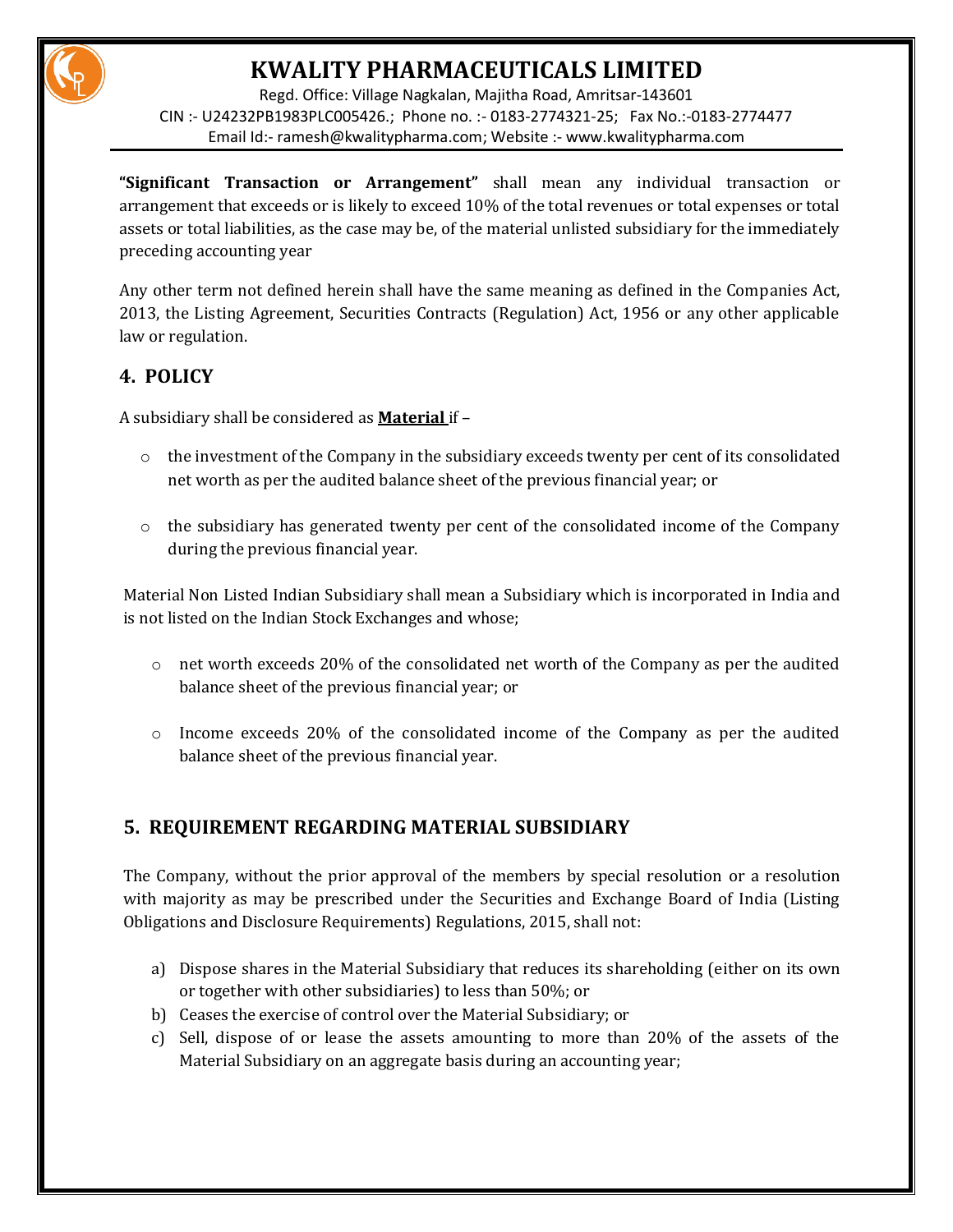

Regd. Office: Village Nagkalan, Majitha Road, Amritsar-143601 CIN :- U24232PB1983PLC005426.; Phone no. :- 0183-2774321-25; Fax No.:-0183-2774477 Email Id:- [ramesh@kwalitypharma.com;](mailto:ramesh@kwalitypharma.com) Website :- [www.kwalitypharma.com](http://www.kwalitypharma.com/)

Except in cases where such divestment, sale, disposal, lease as the case may be is made under a scheme of arrangement duly approved by the Court / Tribunal.

#### **6. REQUIREMENT REGARDING MATERIAL NON-LISTED INDIAN SUBSIDIARY**

At least one Independent Director on the Board of the Company shall be a Director on the Board of the material non-listed Indian subsidiary company.

The Audit Committee of the listed holding company shall also review the financial statements, in particular, the investments made by the unlisted subsidiary company on an annual basis.

The minutes of the Board meetings of the unlisted subsidiary company shall be placed at the Board meeting of the listed holding company.

The management should periodically bring to the attention of the Board of Directors of the listed holding company, a statement of all significant transactions and arrangements entered into by the unlisted subsidiary company.

#### **7. AMENDMENTS**

The Board may, subject to applicable laws amend any provision(s) or substitute any of the provision(s) with the new provision(s) or replace the Policy entirely with a new Policy, based on the recommendations of the Audit Committee.

The Board may also establish further rules and procedures, from time to time, to give effect to this Policy and to ensure governance of material subsidiary companies.

#### **8. SCOPE AND LIMITATION**

In the event of any conflict between the provisions of this Policy and the Listing Agreement/Companies Act, 2013 or any other statutory enactments, rules, the provisions of such Listing Agreement/Companies Act, 2013 or statutory enactments, rules shall prevail over this Policy.

#### **9. DISSEMINATION OF POLICY**

This policy shall be hosted on the intra-net and website of the Company and a web link thereto shall be provided in the annual report of the Company.